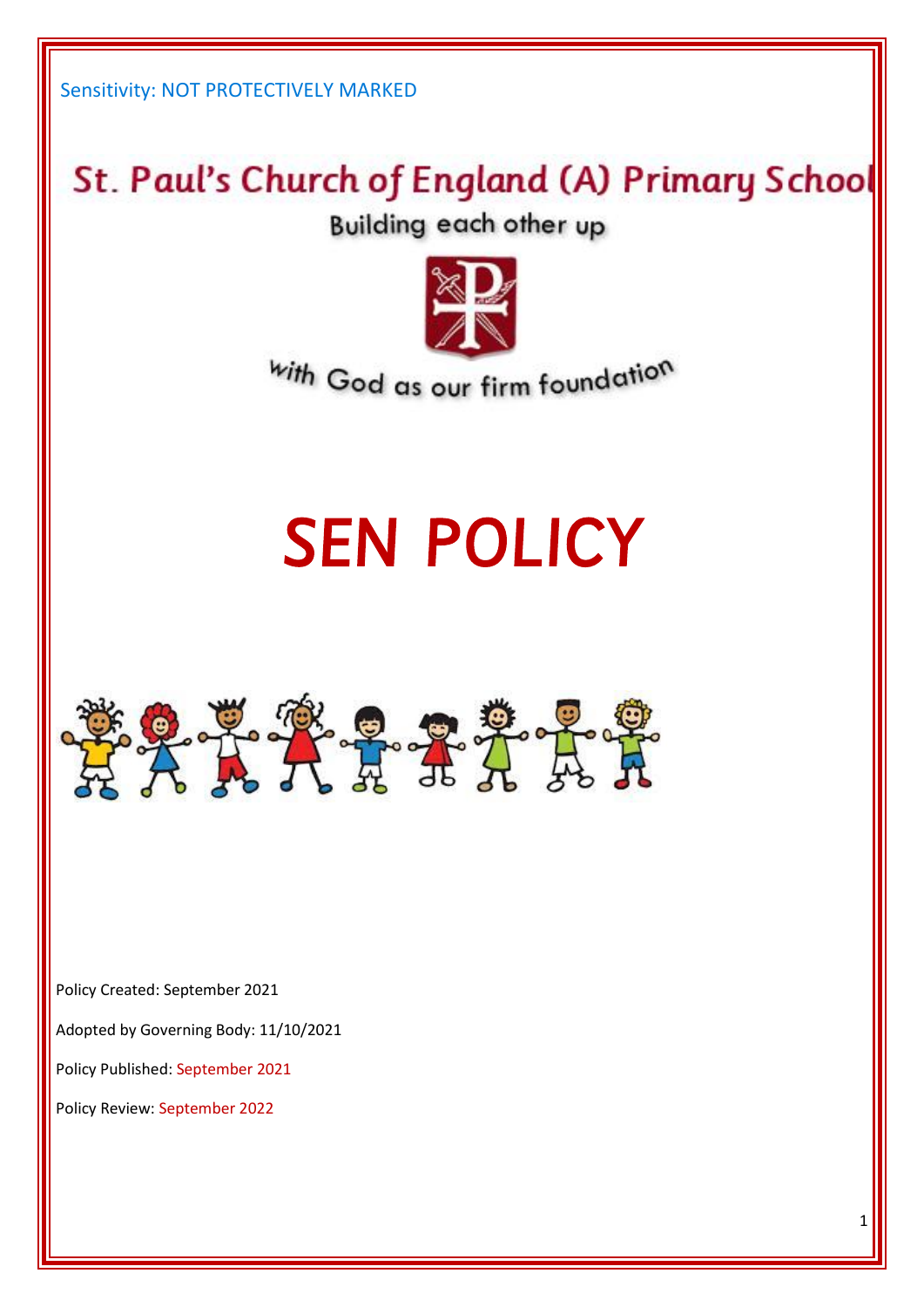#### **General Introduction**

This policy supports the work of the school in promoting its mission statement, aims and value.

We are building the Kingdom of God as we radiate Christian values of honesty, forgiveness, patience, humility, justice, thankfulness and harmony in our lives, our school and our community. Be who you were made to be and live in harmony with different people - trust, wait and keep persevering – be true to yourself, others and God - learn from mistakes and there's always a fresh start - rejoice and be thankful in all situations – be fair – be like a servant to others

'Building each other up-with God as our firm foundation'



(The Bible: l Thessalonians 5:11)

# 1. Aims

Our SEN policy and information report aims to:

- Set out how our school will support and make provision for pupils with Special Educational Needs (SEN)
- Explain the roles and responsibilities of everyone involved in providing for pupils with SEN

At St Paul's Church of England [aided] Primary School we are committed to offering an inclusive curriculum to ensure the best possible progress for all of our pupils whatever their needs or abilities.

The specific aims of our SEN policy are:

- To identify pupils with Special Educational Needs and Disabilities and ensure that their needs are met.
- To ensure that children with Special Educational Needs and Disabilities join in with all the activities of the school.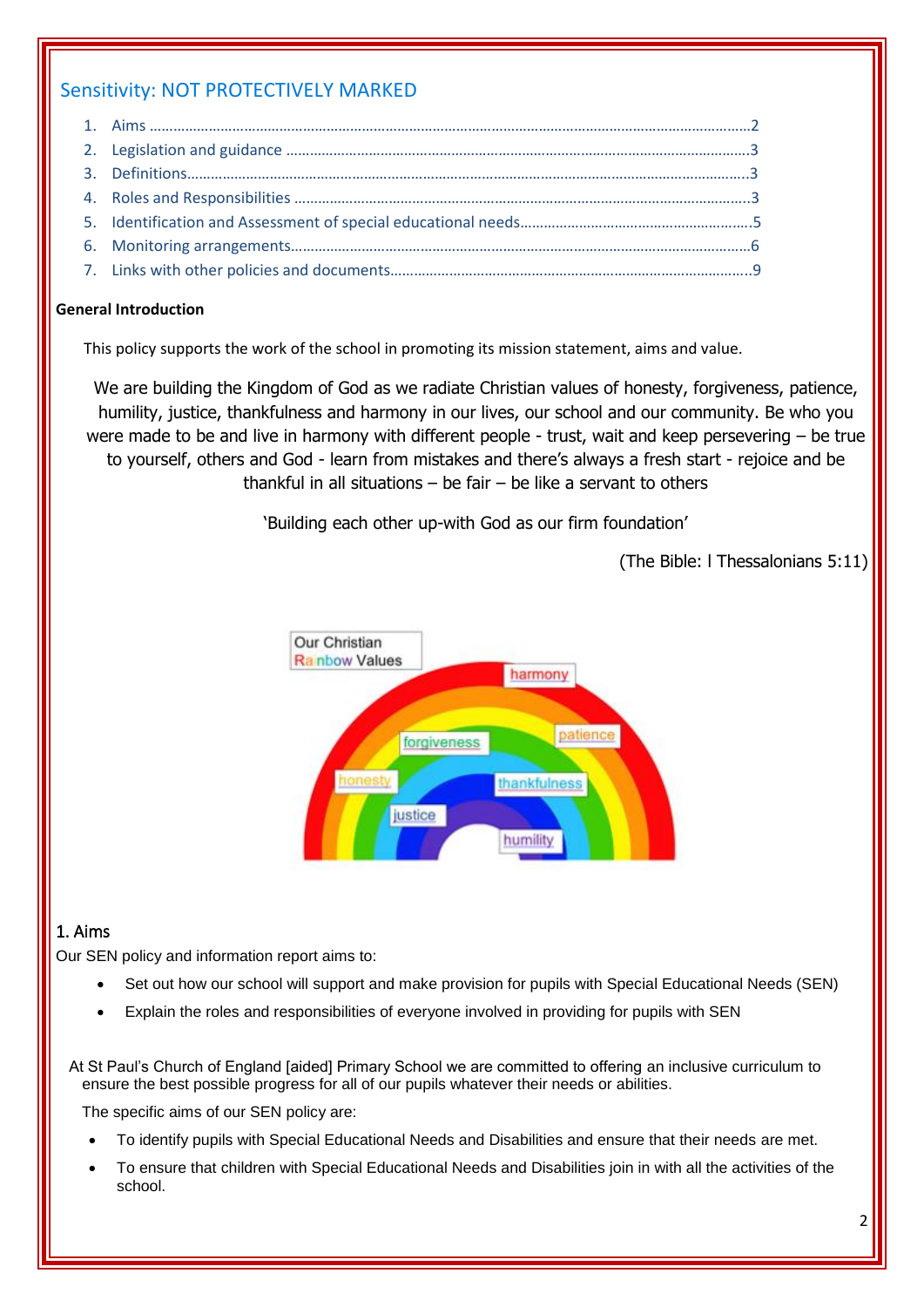- To create an environment that meets the Special Educational Needs of each child in order that they can achieve their learning potential in activities alongside pupils who do not have a Special Educational Needs.
- To ensure parents are informed of their child's special needs and provision and that there is effective communication between parents and school.
- To ensure that learners express their views and are fully involved in decisions which affect their education.
- To identify the roles and responsibilities of staff in providing for children's special educational needs.
- To ensure a high level of staff expertise to meet pupil need, through well targeted continuing professional development.
- To work in cooperation and productive partnership with the Local Education Authority and other outside agencies, to ensure there is a multi-professional approach to meeting the needs of vulnerable learners.

The success of the school's SEN policy will be judged against the aims set out above.

 The Governing Body will ensure that it makes appropriate special educational provision for all pupils identified as need of it. The range of support made in the school each year in response to identified need is detailed in Provision Mapping.

#### **2. Legislation and Guidance**

This policy and information report is based on the statutory Special Educational Needs and Disability (SEND) Code of Practice and the following legislation:

- Part 3 of the Children and Families Act 2014, which sets out schools' responsibilities for pupils with SEN and disabilities
- The Special Educational Needs and Disability Regulations 2014, which set out schools' responsibilities for education, health and care (EHC) plans, SEN co-ordinators (SENCOs) and the SEN information report
- The school has an Accessibility Policy and an Inclusion Policy which work alongside this policy.

#### **3. Definitions**

A pupil has SEN if they have a learning difficulty or disability which calls for special educational provision to be made for them.

They have a learning difficulty or disability if they have:

- A significantly greater difficulty in learning than the majority of the others of the same age, or
- A disability which prevents or hinders them from making use of facilities of a kind generally provided for others of the same age in mainstream schools

Special educational provision is educational or training provision that is additional to, or different from, that made generally for other children or young people of the same age by mainstream schools.

#### **4. Roles and responsibilities**

#### **4.1 The SENCO**

The named SEN co-ordinator for the school is Saveena Lalli. A member of the Governing body takes a special interest in SEN, but the Governing Body as a whole is responsible for making provision for pupils with Special Educational Needs.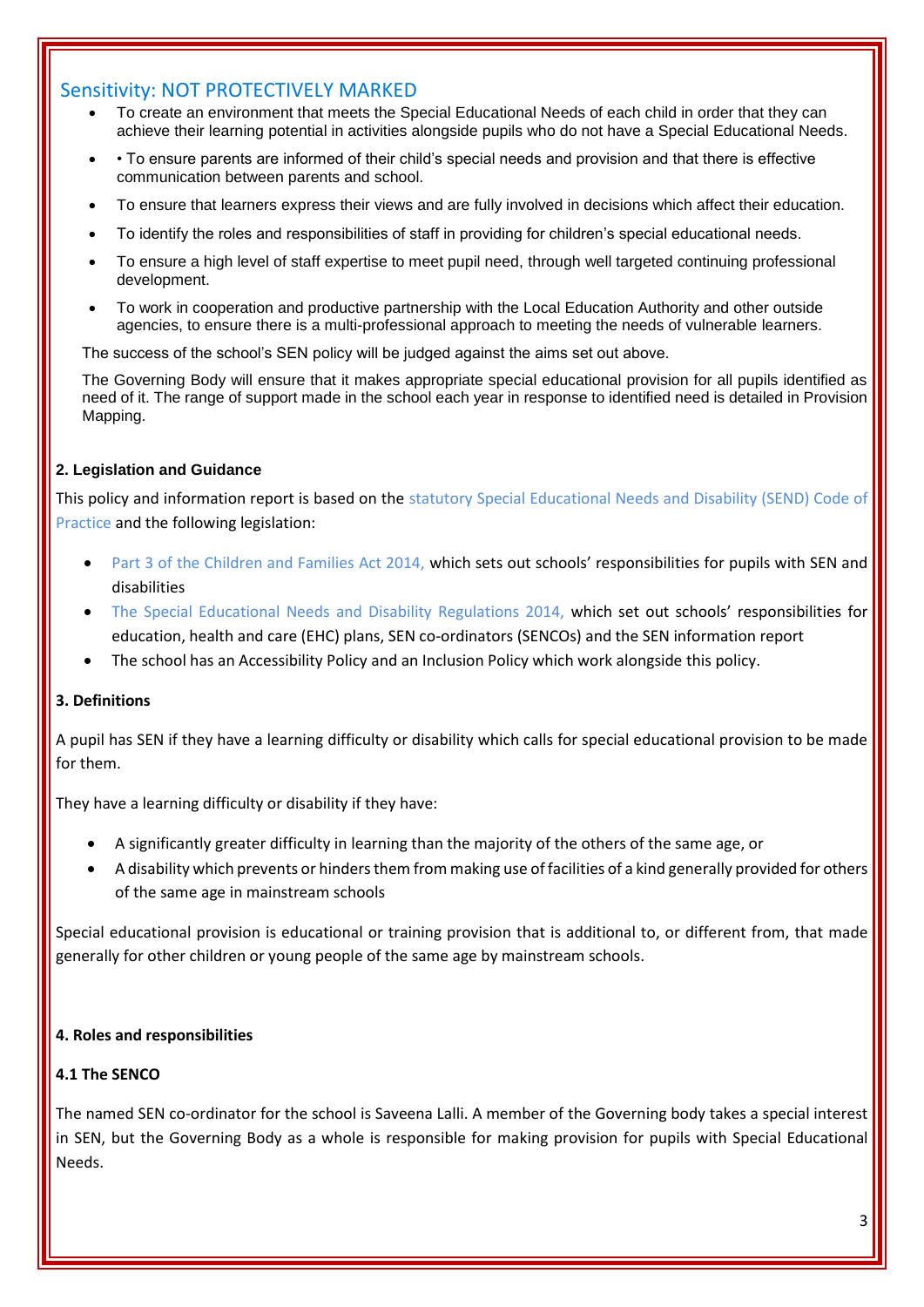#### The SENCO will:

- Work with the headteacher and SEN governor to determine the strategic development of the SEN policy and provision in the school
- Have day-to-day responsibility for the operation of this SEN policy and the co-ordination of specific provision made to support individual pupils with SEN, including those who have EHC plans
- Provide professional guidance to colleagues and work with staff, parents, and other agencies to ensure that pupils with SEN receive appropriate support and high-quality teaching
- Advise on the graduated approach to providing SEN support
- Advise on the deployment of the school's delegated budget and other resources to meet pupils' needs effectively
- Be the point of contact for external agencies, especially the Local Authority and its support services
- Liaise with potential next providers of education to ensure that the school meets its responsibilities under the Equality Act 2010 with regard to reasonable adjustments and access arrangements
- Work with the headteacher and governing body to ensure that the school meets its responsibility under the Equality Act 2010 with regard to reasonable adjustments and access arrangements.
- Ensure the school keeps the records of all pupils with SEN up to date

#### **4.2 The SEN governor**

The SEN governor will:

- Help to raise awareness of SEN issues at governing board meetings
- Monitor the quality and effectiveness of SEN and disability provision within the school and update the governing board on this
- Work with the headteacher and SENCO to determine the strategic development of the SEN policy and provision in the school
- The Governing Body will ensure that it makes appropriate special educational provision for all pupils identified as in need of it. The range of support made in the school each year in response to identified need is detailed in Provision Mapping.
- The Governing Body has agreed with the LEA admissions criteria which do not discriminate against pupils with Special Education Needs or Disabilities, and its admissions policy has due regard for the guidance in the Code of Practice.

#### **4.3 The headteacher**

The headteacher will:

- Work with the SENCO and SEN governor to determine the strategic development of the SEN policy and provision within the school
- Have overall responsibility for the provision and progress of learners with SEN and/or a disability

#### **4.4 Class teachers**

Each class teacher is responsible for:

The progress and development of every pupil in their class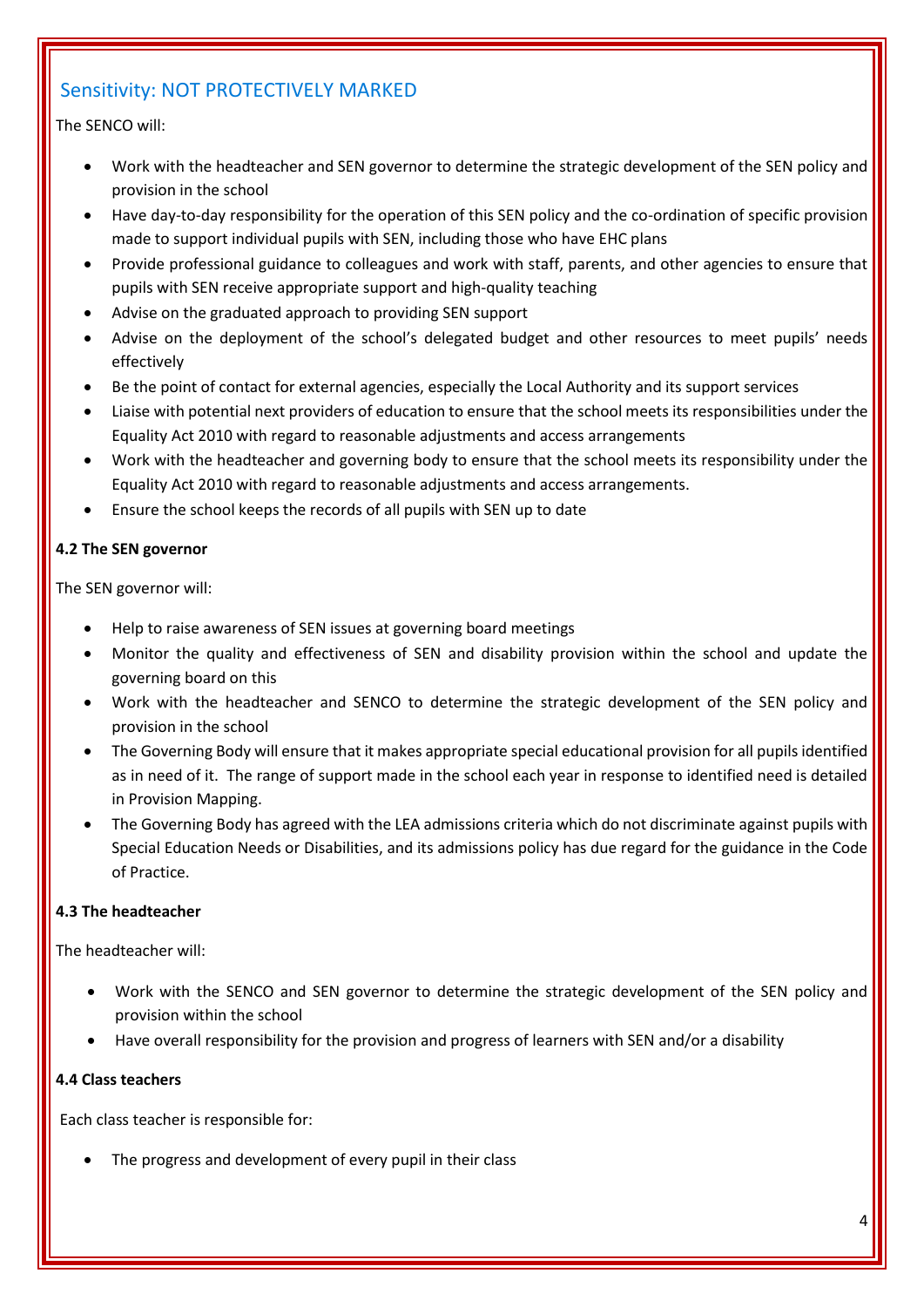- Working closely with any teaching assistants or specialist staff to plan and assess the impact of support and interventions and how they can be linked to classroom teaching
- Working with the SENCO to review each pupil's progress and development and decide on any changes to provision
- Ensuring they follow this SEN policy

#### **5. Identification and Assessment of Special Educational Needs**

Provision for children with Special Educational Needs is a matter for the whole school. The governing body, the school's headteacher, the SENCO and all members of the staff, particularly class teachers and teaching assistants, have an important day-to-day responsibility. *All teachers are teachers of children with Special Educational Needs.*

#### **5.1 Identifying pupils with SEN and assessing their needs.**

The school is committed to early identification of Special Educational Need and adopts a graduated response to meeting Special Educational Needs in line with the Code of Practice 2020. A range of evidence is collected through the usual assessment and monitoring arrangements: if this suggests that the learner is not making the expected progress, the class teacher will consult with the subject leader/phase leader and then SENCO in order to decide whether additional and / or different provision is necessary.

We will assess each pupil's current skills and levels of attainment on entry, which will build on previous settings and Key Stages, where appropriate. Class teachers will make regular assessments of progress for all pupils and identify those whose progress:

- Is significantly slower than that of their peers starting from the same baseline
- Fails to match or better the child's previous rate of progress
- Fails to close the attainment gap between the child and their peers
- Widens the attainment gap

This may include progress in areas other than attainment, for example, social needs.

Slow progress and low attainment will not automatically mean a pupil is recorded as having SEN. There is no need for pupils to be registered or identified as having Special Educational Needs unless the school is taking additional or different action.

When deciding whether special educational provision is required, we will start with the desired outcomes, including the expected progress and attainment, and the views and the wishes of the pupil and their parents. We will use this to determine the support that is needed and whether we can provide it by adapting our core offer, or whether something different or additional is needed.

#### **5.2 Consulting and involving pupils and parents/carers**

Provision/action that is additional to or different from that available to all will be recorded in a Support Plan. This will be written by the class teacher but always in consultation with pupils, parents, carers and SENCO. We will have an early discussion with the pupil and their parents when identifying whether they need special educational provision. These conversations will make sure that:

- Everyone develops a good understanding of the pupil's areas of strength and difficulty
- We take into account the parents' concerns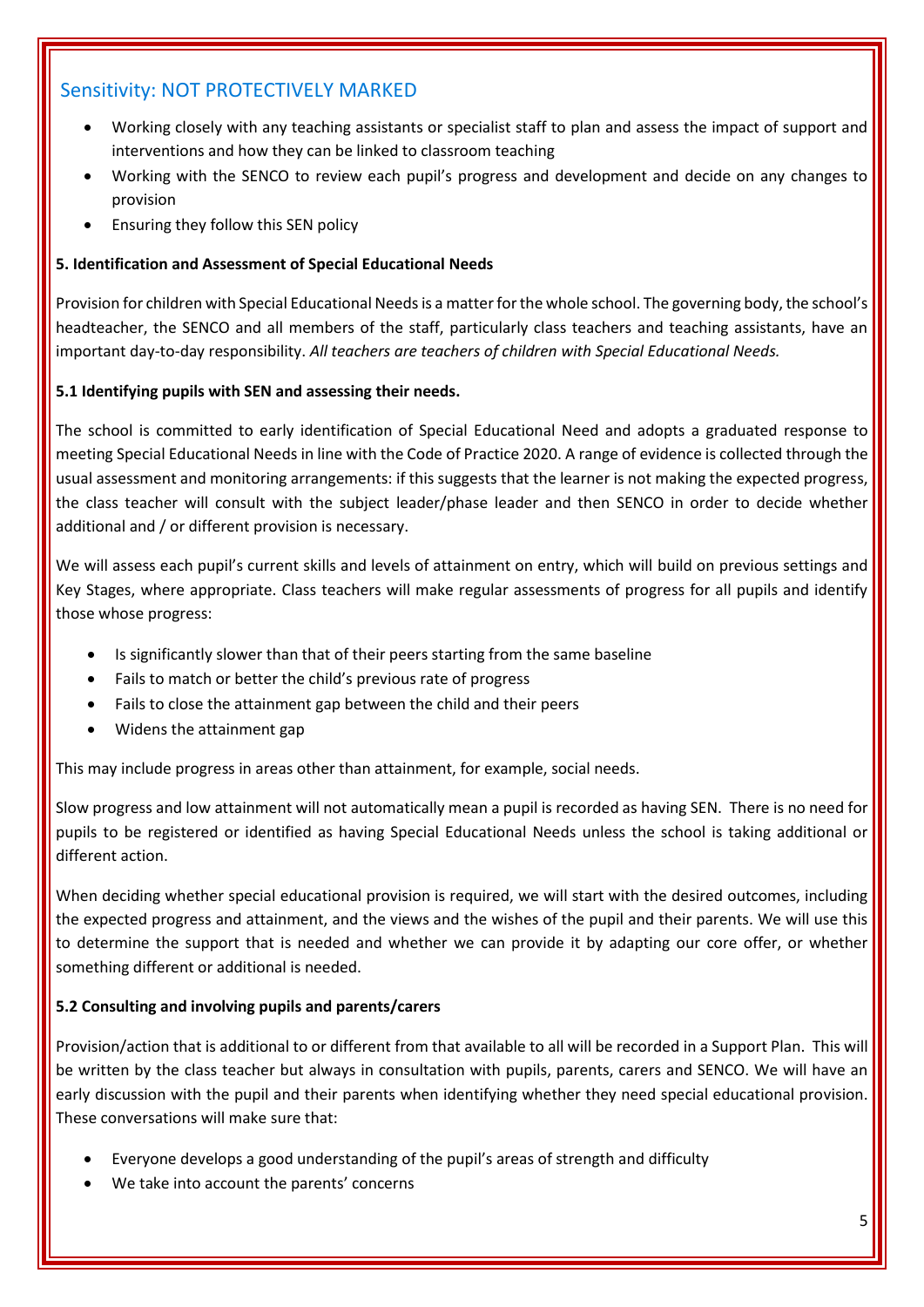- Everyone understands the agreed outcomes sought for the child
- Everyone is clear on what the next steps are
- It may involve consultation and advice from external agencies.
- Notes of these early discussions will be added to the pupil's record and given to their parents.

#### **5.2.1 Partnership with parents/carers/children**

Parents/carers are important partners in the effective working relationship with the school in raising their child's attainment. They are fully involved in the identification, assessment and decision-making process in the school. Parents/carers' contribution to their child's education is valued highly by the staff of the school. Parents/carers are encouraged to involve their child in the decision-making process, including recording children's view and implementing and reviewing where necessary the Support Plan. The school will also update parents/carers with relevant information informally or in a TAC meeting.

We encourage children to take ownership of their learning targets by discussing their target and what they can do to improve. For children with SEN this includes discussing the strategies for their success. We encourage them to take part in reviewing their progress and settling new goals and challenges.

#### **6. Monitoring and Reviewing pupils' progress towards outcomes**

We will follow the graduated approach and the four-part cycle of **Assess, Plan, Do, Review**.

The class subject teacher will work with the SENCO to carry out a clear analysis of the pupil's needs. This will draw on:

The Support Plans will set targets for the pupils and will detail:

- The short-term targets set for the child
- The teaching strategies to be used
- The provision to be put in place
- When the plan is to be reviewed
- Success and/or exit criteria
- The pupil's own views
- The views and experience of parents

Pupils will participate fully in the review process according to their age and abilities. Parents/carers will also be invited to participate in the target-setting and review process.

The Support Plan will be reviewed at the end of every term and the outcomes will be recorded.

If the school has evidence that a pupil is making insufficient progress despite significant support and intervention, we may seek further advice and support from outside professionals. These professionals will be invited to contribute to the monitoring and review of progress. Pupils and parents will be fully involved and kept informed about the involvement of external agencies and proposed interventions. If no progress is noted the child may be added to the school SEND register.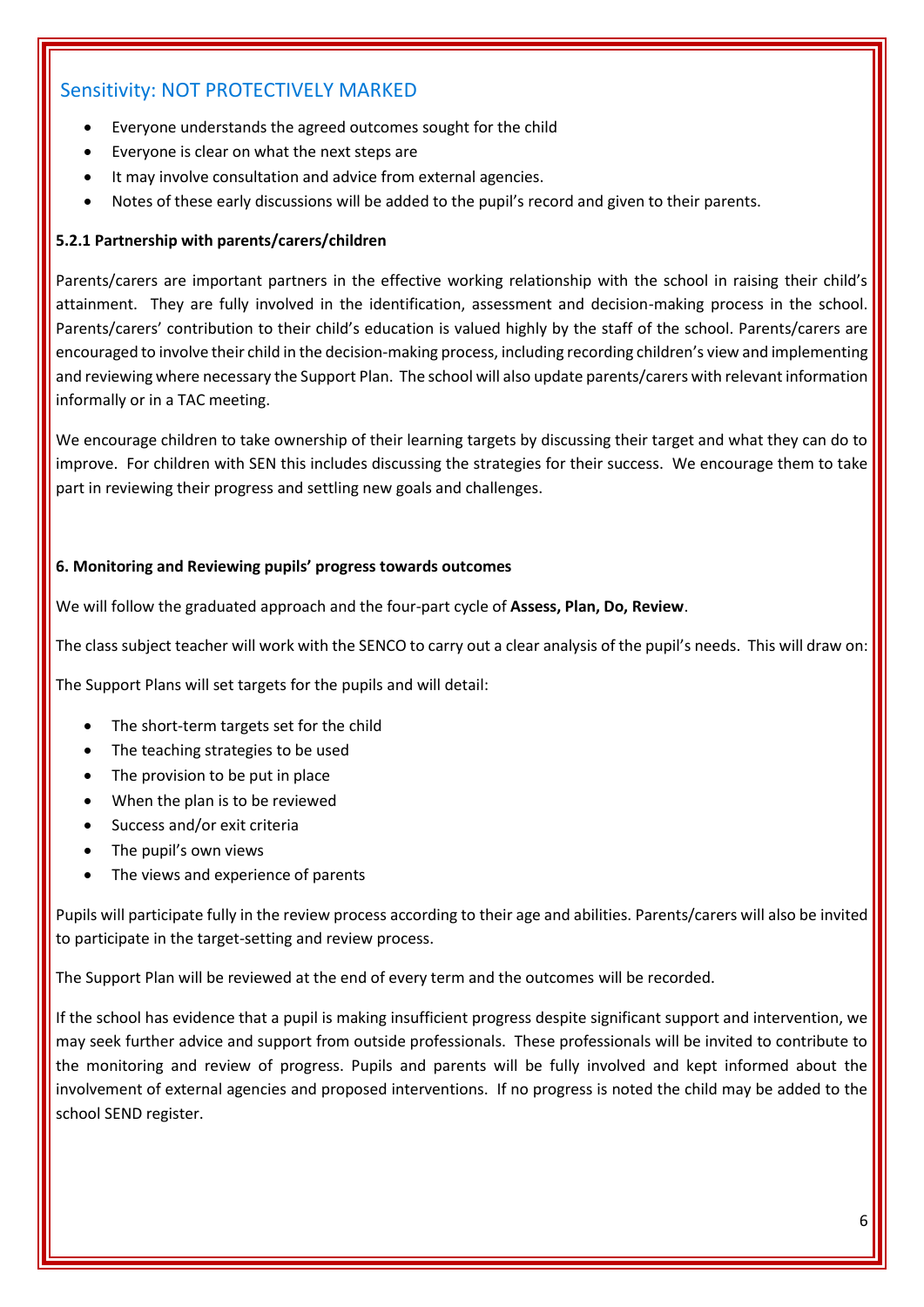#### **6. 1 Reasons for a child being added to SEND register may include the fact he/she:**

- Make little or no progress, even when teaching approaches are targeted particularly in a child's identified areas of weakness.
- Shows signs of difficulty in developing literacy or mathematics skills which result in poor attainment in some curriculum areas.
- Present persistent emotional or behavioural difficulties which are not improved by the behavior management techniques usually employed in the school.
- Has sensory or physical problems, and continues to make little or no progress, despite the provision of specialist equipment.
- Has communication and/or interaction difficulties, and continues to make little or no progress.

#### **6.2 School Request for Statutory Assessment or Educational, Health Care Plans (EHCP)**

A request will be made by the school to the LA if the child has demonstrated significant cause for concern. The LA will be given information about the child''s progress over time, and will also receive documentation in relation to the child's Special Educational Needs and any other action taken to deal with those needs, including any resources or special arrangements put in place.

The evidence will include:

- Previous Support Plans and targets for the pupil.
- Records of regular reviews and their outcomes.
- Records of the child's health and medical history where appropriate.
- National Curriculum attainment in English and Maths.
- Education and other assessments, for example from an advisory specialist support teacher or Educational Psychologist.
- Views of the parents.

The parents of any child who is referred for statutory assessment will be kept fully informed of the progress of the referral. Children with an EHCP will be reviewed at the statutory annual assessment. When this coincides with transfer to secondary school, the SENCO from the chosen secondary school will be invited to attend the review.

For pupils who have EHCP of SEN, as well as the review of their Support Plans, their progress and the support outlined in their EHCP will be reviewed annually and a report provided for the LEA. When pupils are due to transfer to another phase planning for this will be started in the year prior to the year of transfer. Advanced planning for pupils in Year 5 will allow appropriate options to be considered. The SENCO will liaise with the SENCO of the secondary schools serving the area to ensure that effective arrangements are in place to support pupils at the time of transfer.

#### **6.3 Arrangements for Co-ordinating Provision for Children with SEN**

The needs of the majority of children will be met in the classroom. Teachers are expected to make every effort to ensure that children with Special Educational Needs are fully involved in the life of the class. For some children it will be necessary for them to spend some time in small group work or being withdrawn from the classroom for specific, timed activities related to the needs identified. This may be delivered by the teacher or teaching assistant and will complement classroom work so that the skills, knowledge and understanding will be transferred to the classroom. This may be part of the school's co-ordinated arrangements which appear in a Provision Map. A Provision Map details the various programmes and arrangements that we operate to meet identified needs.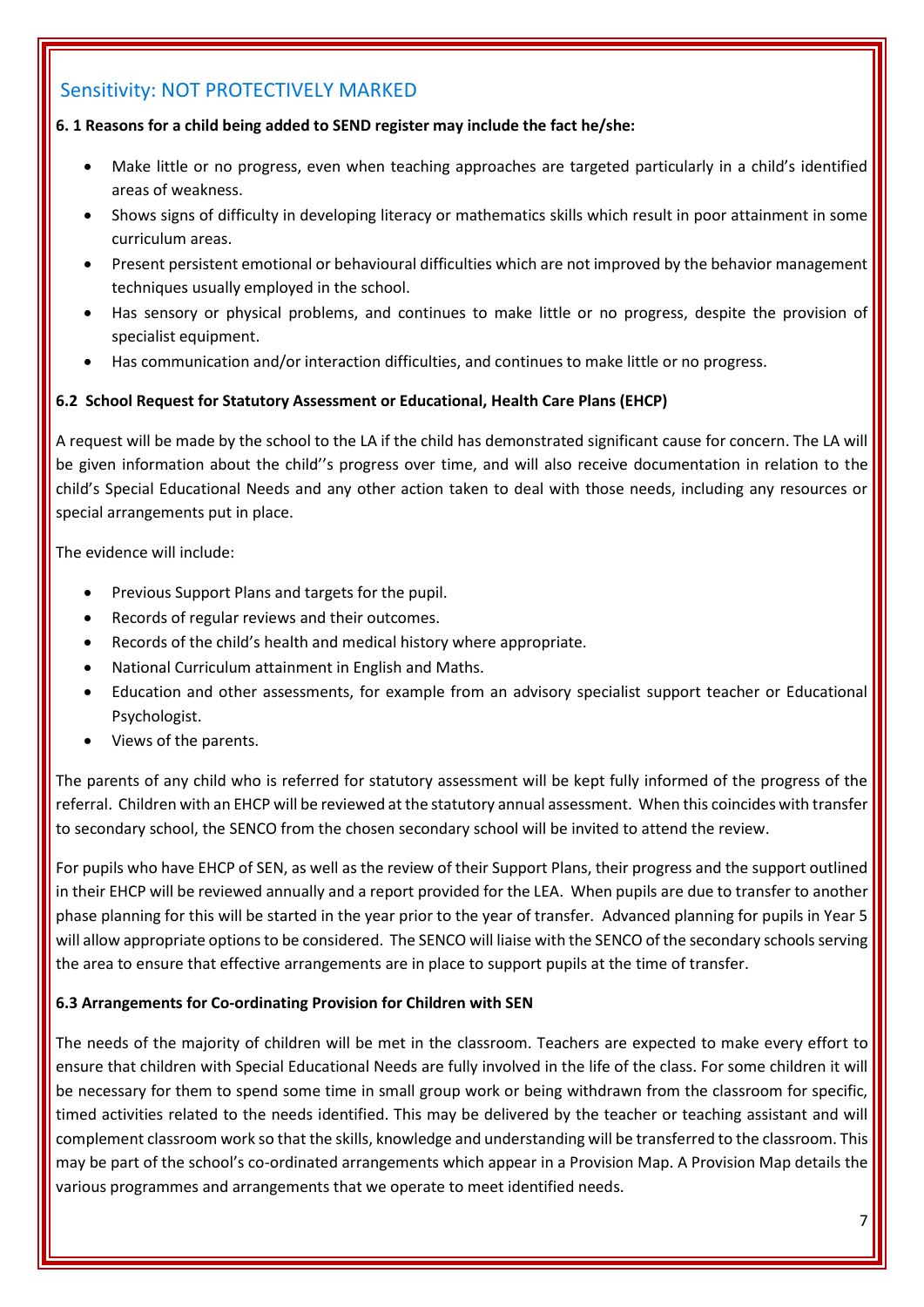If a child is transferring into the school with a EHCP, or has been receiving extra support from LA centrally funded resources in their previous school, the continuation of this support will be negotiated with the appropriate officer of the LA to ensure that their needs can be met.

Where possible we will try to meet every child's needs within the classroom through ensuring that our planning, teaching and approaches meet the needs of the majority of the children in our school. However, where through careful identification and assessment we and/or the parents/carers determine that a child is not making adequate progress, the class teacher will consult the SENCO. They, in conjunction with the child and parents/carers, will review the strategies and approaches that are currently being used and the way these might be developed. Where this review leads to the conclusion that the child needs help over and above that which is normally available within the class or school we will help the child through Support Plans

Following a review of the strategies or approaches it may be necessary to make provision which is additional to, or different from, that which is already provided. It may be that the child:

- Makes little or no progress even when teaching approaches are targeted to their particular needs;
- Shows signs of difficulty in developing skills in literacy or mathematics;
- Shows persistent signs of emotional or behavioural difficulties, which are not addressed through the behaviour and discipline approaches, used in school;
- Has communication and/or interaction difficulties which lead to them making little or no progress.

We will seek additional information from the parents/carers, and in some cases, outside agencies, who may be involved with the child. When we have all the available information we will consider with the parents/carers and the child the next strategy for action. This may involve engaging the child in an appropriate programme as part of our Provision Map. Any provision made and the progress made by your child will be discussed at parent evenings or through our normal channels of communication. Where, despite all of our best efforts, the child still continues to make little or no progress in relation to the targets set, or is working at National Curriculum levels significantly below those of his/her peers we will make a request for a statutory assessment.

#### **6.4.Continuing Professional Development (CPD)**

Through the monitoring and evaluating of our provision the SENCo, with the headteacher, will identify any particular professional development needs of the staff. This will, where appropriate, be linked closely to the school's improvement plan and/or performance management objectives. Staff who attend further courses will feedback on courses attended through staff meetings. The effectiveness of such professional development will be monitored and evaluated by the SENCo, and information provided during the annual audit of the school's overall SEN provision.

#### **6.5 Complaints procedure**

Your child's class teacher will work closely with parents at all stages in his/her education and should be the first port of call in case of any difficulty. Parents of pupils with SEN or disabilities whose concerns cannot be resolved by the usual school procedures can request independent disagreement resolution. The school will make further information about this process available on request.